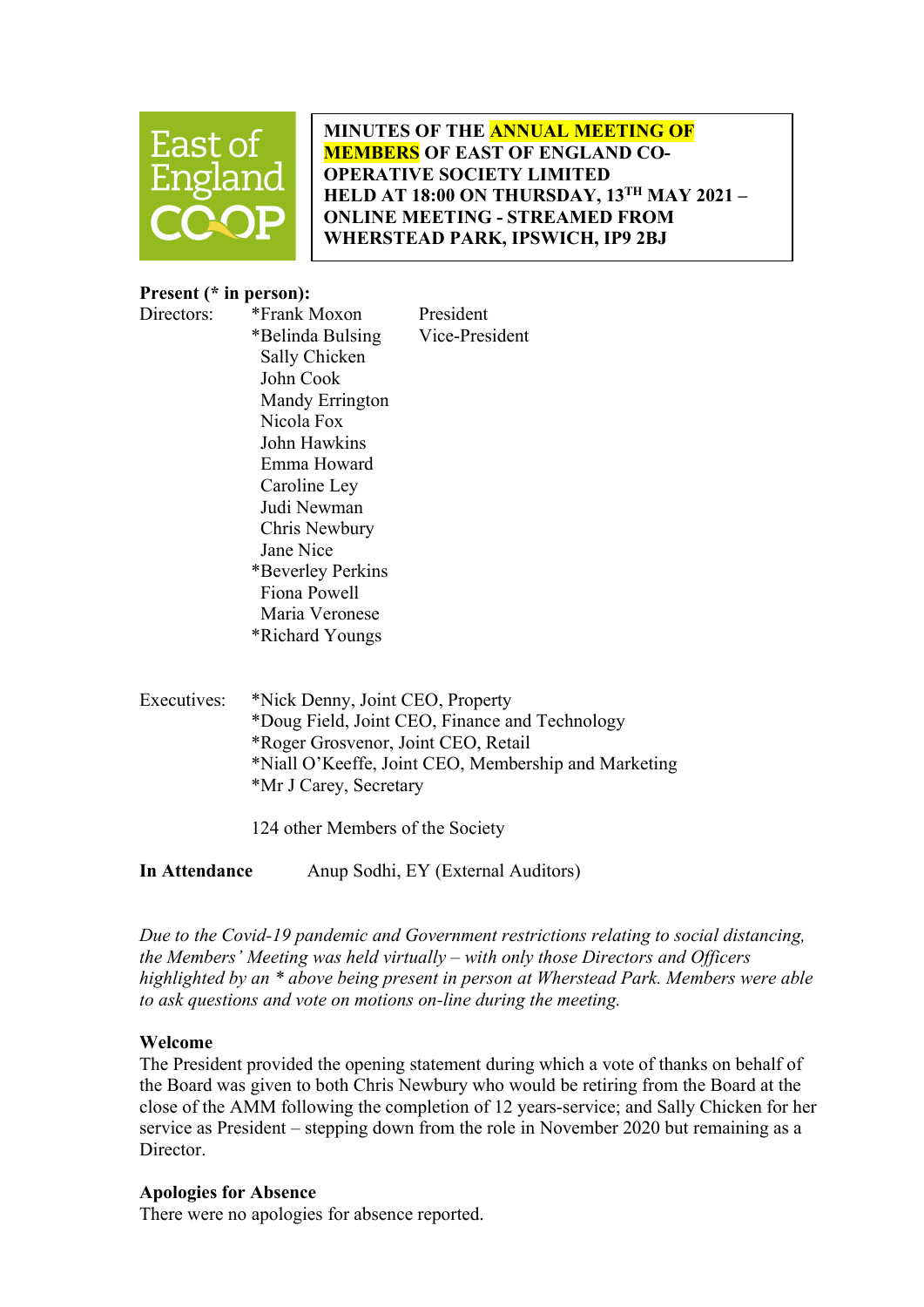# Retail and Property Update

Roger Grosvenor and Nick Denny provided an update on the Society's Retail and Property divisions, including:

- Steps taken to protect both colleagues and members/customers during the Covid-19 pandemic.
- Introduction of Snappy Shopper home delivery service and self-service check outs in stores.
- Developments in the Society's Funeral, Stonemason and Travel businesses.
- Increased sales across Sourced Locally range
- Support for tenants (commercial and residential) throughout the pandemic.
- Update on both commercial and residential developments
- Details of the Society's Environmental Sustainability approach.
- Partnership with Suffolk Mind supporting colleagues across our family of businesses.

### Election Results – Board of Directors

The Secretary reported that there had been 10 candidates standing for 4 vacancies on the Board of Directors. The results of the election were as follows:

|         |                                       | Votes Cast: |
|---------|---------------------------------------|-------------|
| Elected | Judi Newman (4 years)                 | 2,728       |
|         | Esme Cole (4 years)                   | 2,310       |
|         | John Cook                             | 2,204       |
|         | (3-year term due to reaching          |             |
|         | 12 consecutive years-service in 2024) |             |
|         | Joy Burnford (4 years)                | 2,040       |

### Unsuccessful Candidates

| Phil Hartwell     | 1,736 |
|-------------------|-------|
| Fiona Powell      | 1,663 |
| Mark Sargeantson  | 1,384 |
| <b>Steve Shaw</b> | 1,154 |
| Tony Evans        | 1,040 |
| Amir Islam        | 911   |

| Total number of ballot papers received:            | 4.971 |
|----------------------------------------------------|-------|
| By Post:                                           | 2,266 |
| Online:                                            | 2,705 |
| Spoilt papers:                                     | 26    |
| Total number of valid ballot papers counted: 4,945 |       |

On behalf of the Board the Secretary welcomed Esme Cole and Joy Burnford – and expressed thanks to Fiona Powell for her service on the Board over the last 4 years.

#### Minutes:

#### 2020 AMM

RESOLVED: That the minutes of the Annual Members Meeting held on the 4<sup>th</sup> November 2020 be approved as a correct record and signed by the President.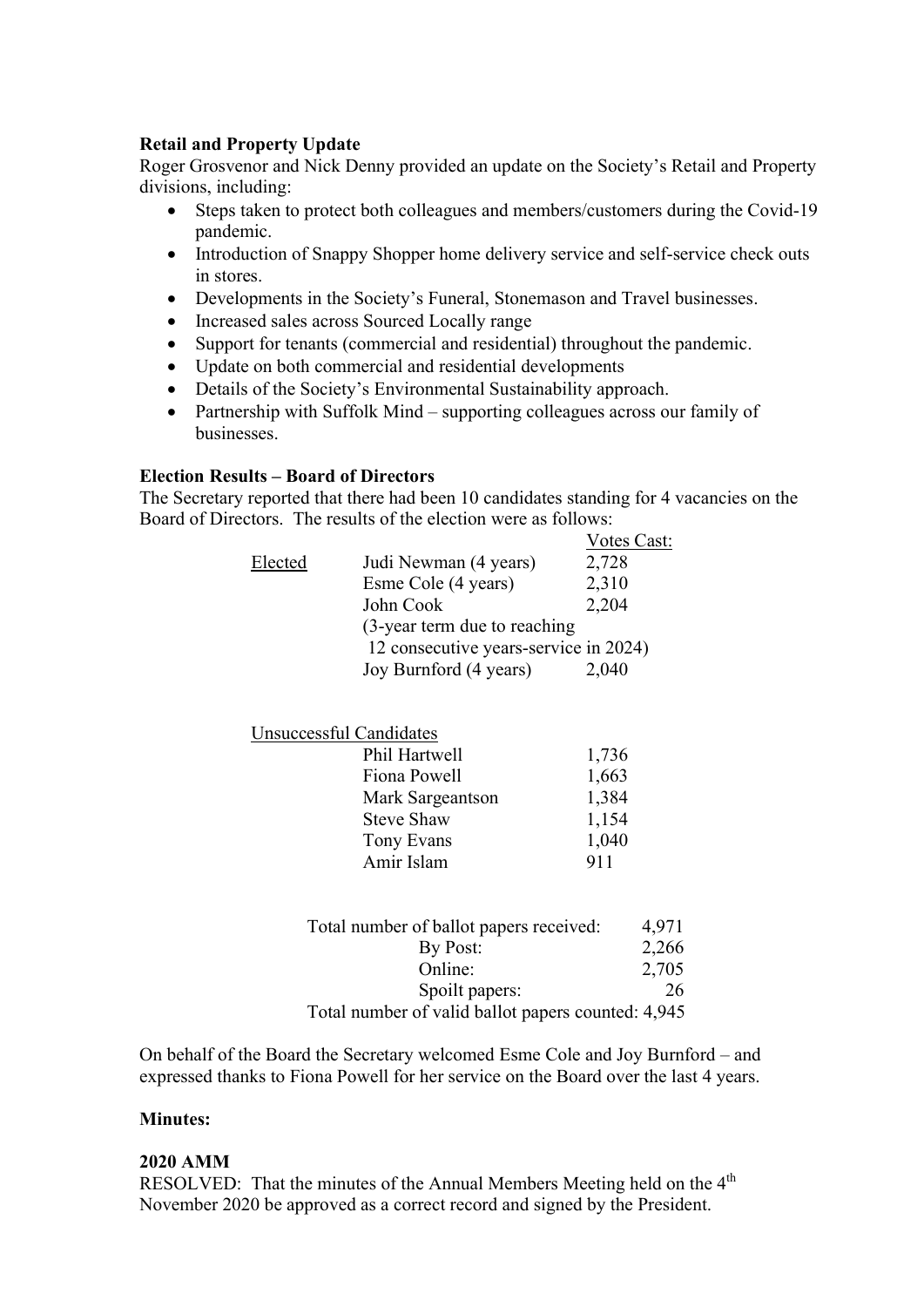# Report and Financial Statements – Year Ended 23rd January 2021

# Finance Update

Doug Field and Lyndsie Goodwin (Head of Finance), presented the Report and Financial Statements for the year ended 23<sup>rd</sup> January 2021.

Key matters raised included:

- Turnover has increased from £335.4m to £349.6m (on a like-for-like basis) o Food store sales had risen by £27.5m on a like-for-like basis.
	- Changes in customer shopping transactions (frequency/value) throughout the year (due to the Pandemic and throughout lockdown periods)
	- **Travel business hardest hit by the pandemic with no turnover** during the year due to limited bookings and the cost of providing refunds to customers who could no longer travel – almost £5.5m behind 2019/20.
	- Forecourts turnover down £6m due to lockdown periods leading to lower demand for fuel.
	- **Funeral volumes remained consistent however due to the pandemic** services where required to be restricted which has contributed to a reduction in turnover of £1.3m.
	- Events business impacted due to Government restrictions with turnover for the year being down by £0.6m
	- Property business continued to perform well, and Co-op Secure Response has grown it's top line by £1m
- Trading profits have grown by £2.7m to £7.2m:
	- o Increase in food sales contributed an additional £4.1m which helped offset losses by Funeral and Travel businesses, and additional costs incurred as a direct result of Covid-19.
	- o Improvement in results of security business and pausing nonessential central activities during pandemic have led to additional £1.8m
- Profit before tax and distributions had fallen from £2.5m to £1.0m
- Members' funds remained strong at £199.5m

Doug Field provided details of measures taken throughout the pandemic to support Colleagues, Members, Customers and Communities.

# Audit & Risk Committee Report

Richard Youngs, Chair of the Audit & Risk Committee, presented an overview of the Committee's work during the year – highlighting that due to the pandemic additional disclosures have been included within the annual report relating primarily to the going concern position of the business.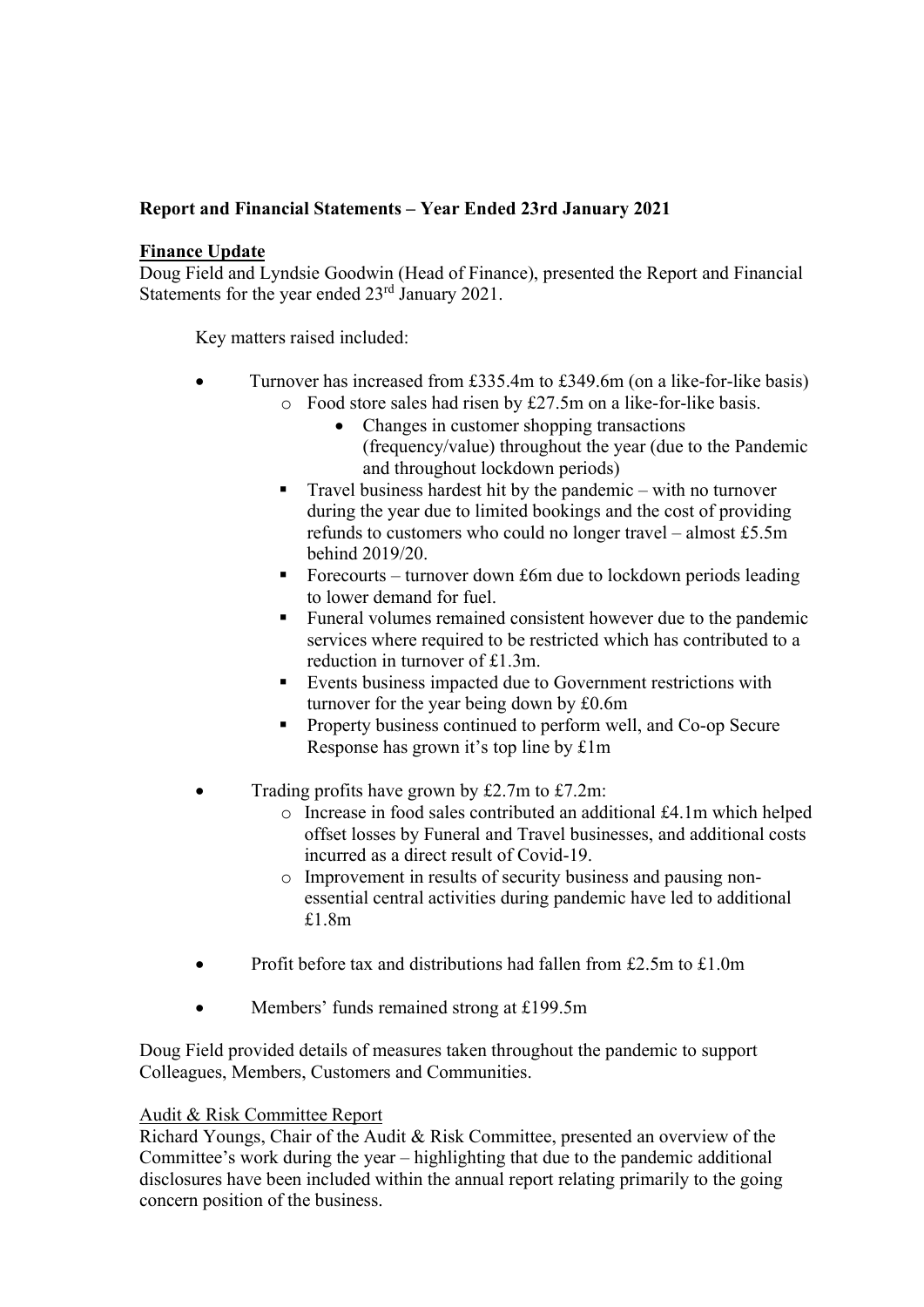# Audit Opinion

Anup Sodhi, Partner of EY presented the unqualified audit opinion for the Statement of Accounts for the year ended 23rd January 2021.

### Remuneration Report

 Beverley Perkins, Chair of the Remuneration and Search Committee, presented the Remuneration Report for the year ended 23rd January 2021 along with the Board's proposal regarding Directors' fees for 2021-22.

# Questions and Comments from Members

Members had had the opportunity to raise questions prior to the meeting along with submitting questions online during the meeting. Questions/comments raised covered the following matters:

- Sustainability Plastic Packaging, Bags for Life and Carbon Footprint
- Praise and support measures for colleagues during pandemic
- Pricing strategy
- Society website online presence
- Financial Performance comparison with competitors
- Funeral Bond Accounting Treatment
- Funeral Business adapting for future customer needs
- Community Support
- Government Support re. Covid-19
- Self-service Check-outs Accessibility
- Member Service Points (MSPs)
- Diversity and Inclusion approach
- Dividend Points for purchases via Snappy Shopper
- Chesterwell Foodstore

In each case the appropriate Joint Chief Executive or Committee Chair responded accordingly. Members were advised that questions that were unable to be answered during the meeting would be collated and responses posted on the Society's website shortly after the meeting.

### Motions:

The President then put the Board's recommendations to the meeting, it was:

| <b>RESOLVED:</b> | That the Report and Accounts for the year ended 23 <sup>rd</sup> January 2021<br>be received.                                                                                                                     |
|------------------|-------------------------------------------------------------------------------------------------------------------------------------------------------------------------------------------------------------------|
| <b>RESOLVED:</b> | That the Remuneration Report for the year ended 23rd January 2021<br>be received.                                                                                                                                 |
| <b>RESOLVED:</b> | That the Directors' fees for 2021-22 be increased by 1.25% $(f113)$<br>to £9,118 per annum.                                                                                                                       |
| <b>RESOLVED:</b> | That a sum not exceeding $£12,000$ in total for the financial year<br>2021-22 be approved to remunerate directors for undertaking<br>activities on behalf of the Society which are outside of their core<br>role. |